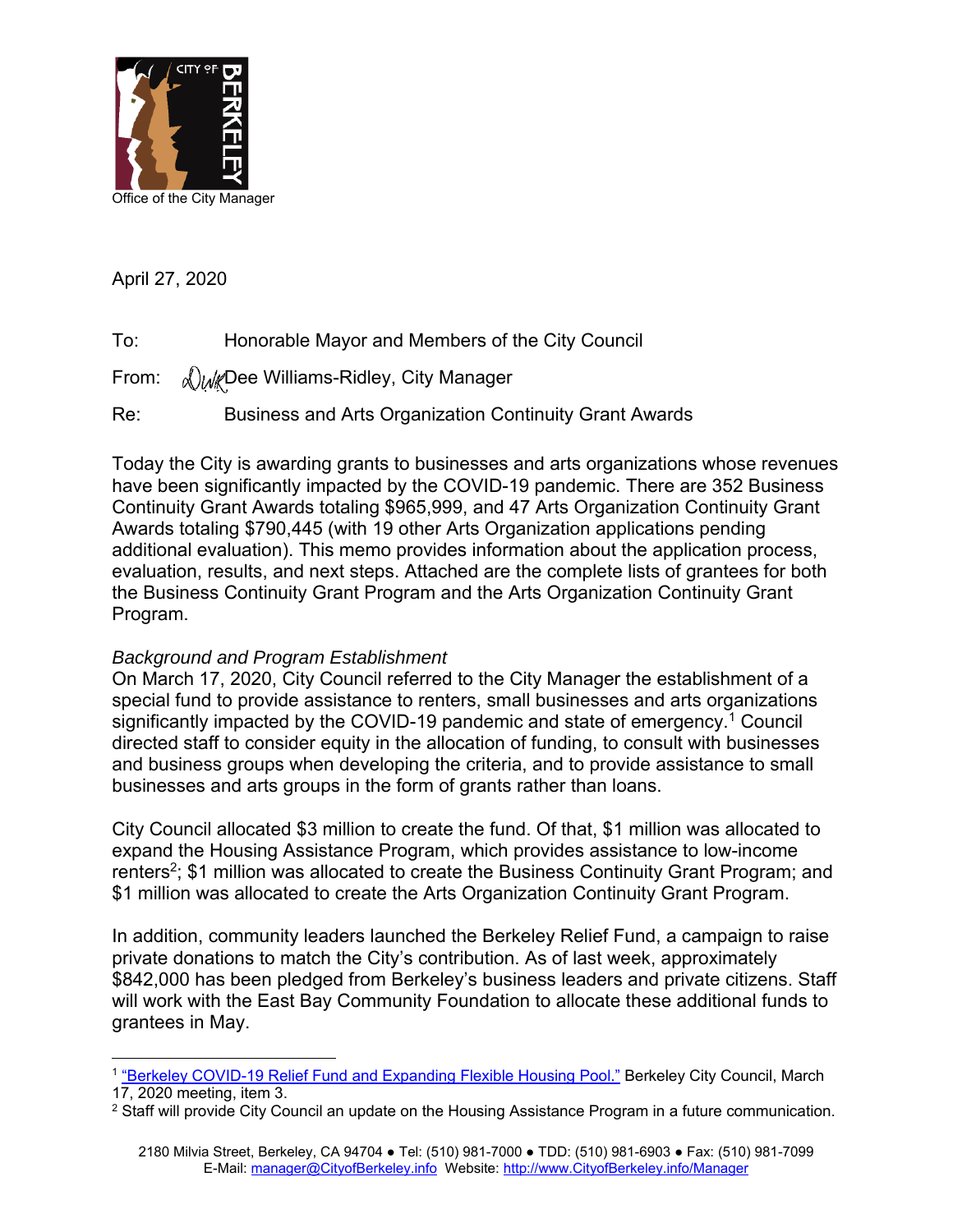# *Application Process*

The Office of Economic Development (OED) managed both the Business and Arts Organization Continuity Grant Programs. The applications for both grant programs launched on Monday, March 30. Staff conducted a robust outreach campaign, with support from Councilmembers' offices; an article in Berkeleyside<sup>3</sup> also helped get the word out. The Business Continuity Grant Program application period closed on April 6, and the Arts Organization Continuity Grant Program application period closed on April 20.

For both programs, the application was designed to be as simple and streamlined as possible, given the difficult circumstances that many businesses and nonprofit organizations are presently experiencing. Applicants were asked to submit basic identifying information as well as evidence of how the COVID-19 pandemic has impacted their revenues. Applications were collected via a web-based platform called Submittable, which had already been in use by OED staff to collect applications for Civic Arts Grants and the Revolving Loan Fund.

Staff hosted a webinar for each program to walk applicants through the application process and answer questions. Staff posted a 'Frequently Asked Questions' document for each program.<sup>4</sup> OED staff, as well as staff from partner organizations including Uptima Business Bootcamp, provided direct assistance to applicants that needed help completing the application.

## *Eligibility and Evaluation: Business Continuity Grant Program*

Staff, based on City Council's direction and consultations with business owners, workers, and business advocates, established eligibility guidelines and evaluation criteria for the Business Continuity Grant Program. Eligibility was based on the following:

- An existing business or nonprofit organization located within the City of Berkeley, with an active business license in 2019 or an application for a 2020 business license submitted as of March 1, 2020.
- Minimum 1 employee, Maximum 50 employees.
- Can demonstrate at least a 25% reduction in revenues due to COVID-19.
- Funds must be used to cover payroll, rent, or working capital for the business to cover operational expenses.

The applications were evaluated and scored based on the following criteria:

 $\overline{a}$ <sup>3</sup> "<u>Small businesses have until April 6 to apply to Berkeley Relief Fund.</u>" Berkeleyside, April 1, 2020. <sup>4</sup> Business Continuity Grants FAQ:

[https://www.cityofberkeley.info/uploadedFiles/Health\\_Human\\_Services/Public\\_Health/covid19/covid19](https://www.cityofberkeley.info/uploadedFiles/Health_Human_Services/Public_Health/covid19/covid19-business-relief-grant-faqs.pdf) [business-relief-grant-faqs.pdf](https://www.cityofberkeley.info/uploadedFiles/Health_Human_Services/Public_Health/covid19/covid19-business-relief-grant-faqs.pdf)

Arts Organization Continuity Grants FAQ:

[https://www.cityofberkeley.info/uploadedFiles/Health\\_Human\\_Services/Public\\_Health/covid19/covid19](https://www.cityofberkeley.info/uploadedFiles/Health_Human_Services/Public_Health/covid19/covid19-arts-relief-grant-faqs.pdf) [arts-relief-grant-faqs.pdf](https://www.cityofberkeley.info/uploadedFiles/Health_Human_Services/Public_Health/covid19/covid19-arts-relief-grant-faqs.pdf)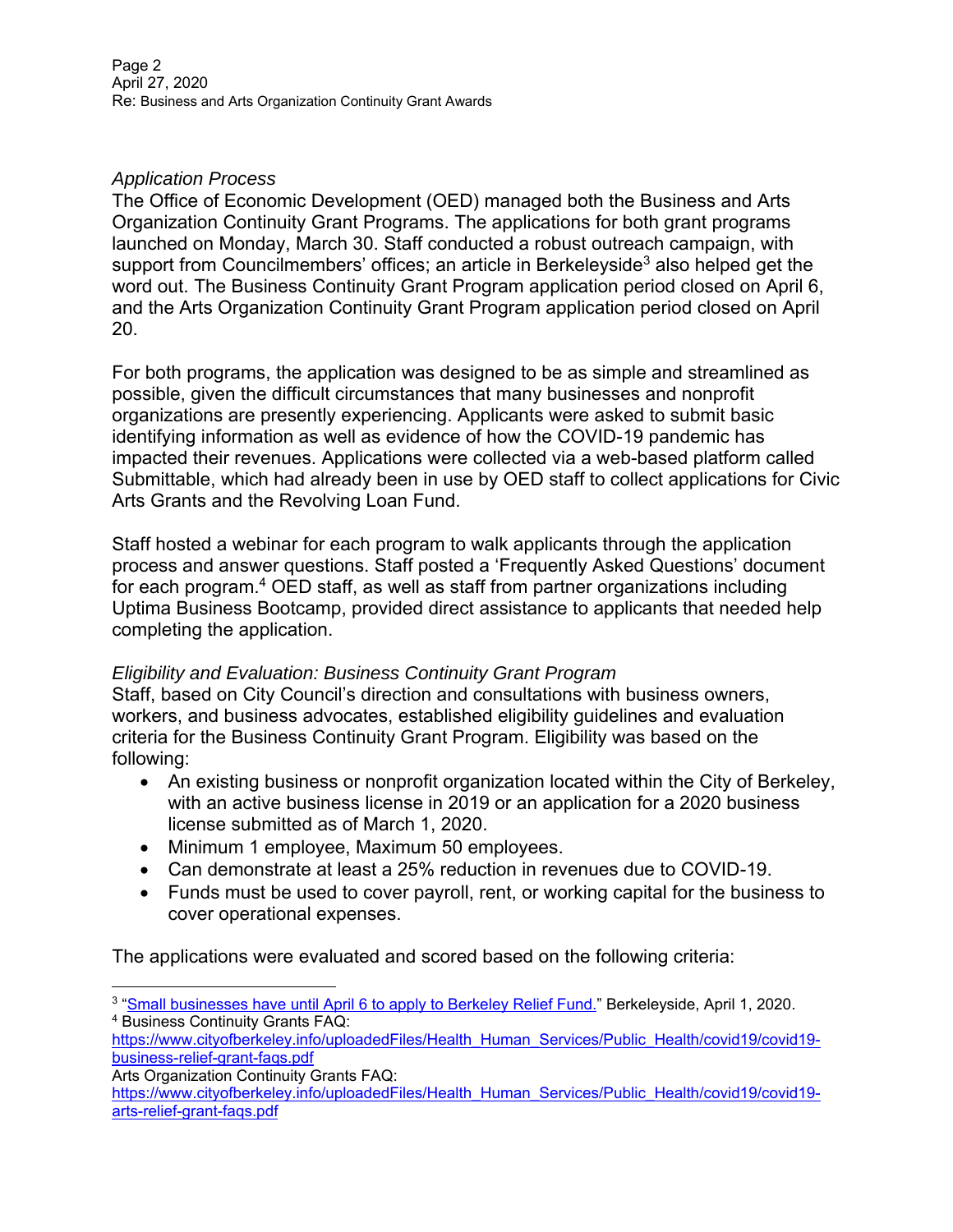- Household income level of the primary business owner
- Demographic information of the primary business owner: race, ethnicity, gender, sexual orientation
- Extent of revenue loss
- Worker ownership
- Years based in City of Berkeley
- Priority industry sectors: restaurant, retail, service business with a store front, or nonprofit organization
- Not part of a chain of businesses (25 or more locations)
- Written sick leave policies to assist workers impacted by the COVID-19 pandemic

The Emergency Operations Center mobilized a team of staff from several City departments to assist OED with screening and scoring the grant applications, which allowed staff to complete the review process on an expedited timeline.

## *Eligibility and Evaluation: Arts Organization Continuity Grant Program*

Civic Arts staff consulted with leaders and staff from arts and cultural organizations, the Civic Arts Commission, and Berkeley Cultural Trust to establish eligibility guidelines and evaluation criteria for the Arts Organization Continuity Grant Program.

Eligibility for the Arts Organization Continuity Grant Program was based on the following:

- Organization must be located in the City of Berkeley, with a majority (51% or more) of its arts activities in Berkeley for no less than one year.
- Organization has an economic need resulting from the impacts of COVID-19 as demonstrated by a reduction in monthly earned revenue of at least 25% compared to the same time period last year.
- Organization must be one of the following:
	- $\circ$  A nonprofit tax-exempt 501(c)(3) organization with a mission statement clearly focused on the development, production, and/or presentation of arts and culture.
	- o An ongoing program of a non‐arts or service‐based nonprofit organization that is focused on the development, production, and/or presentation of arts and culture.
	- $\circ$  Applicants without tax-exempt 501(c)(3) status must have a tax-exempt 501(c)(3) fiscal sponsor.

Staff established evaluation criteria consistent with the City of Berkeley's commitment to cultural equity as articulated in the 2018 Arts & Culture Plan. As such, applications were evaluated for of any of the following attributes:

• Diverse Cultural Traditions (Artists Participating in Programs): Working with a majority (51% or more) of artists from historically marginalized communities.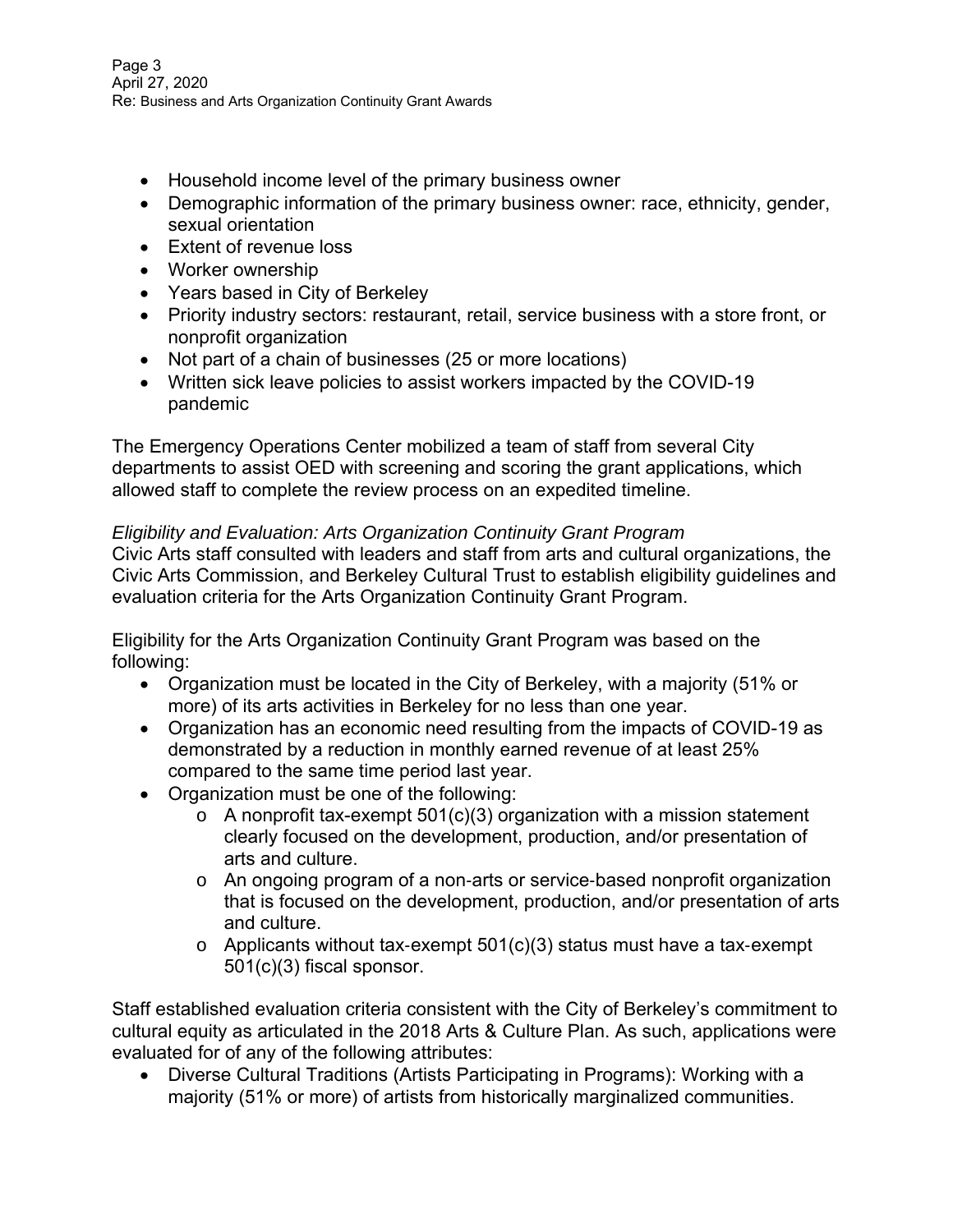- Populations Served (Audience and Program Participants): Produce a majority (51% or more) of programs, productions, projects and/or other cultural activities for Berkeley's historically marginalized underserved communities.
- Geographic Equity (Organization's Location in Berkeley): Produce a majority (51% or more) of programming, projects, and/or other cultural activities for geographically underserved areas of Berkeley and communities that lack conventional arts venues or formal arts programs.
- Organizational Composition (Staff and Board): The organization's composition includes a majority (51% or more) of staff and board members from historically marginalized communities.

### *Results and Grant Awards*

OED staff received 1,058 applications to the Business Continuity Grant Program, and 70 applications to the Arts Organization Continuity Grant Program.

The Business Continuity Grant Program is awarding grants to 352 recipients totaling \$965,999 (see attachment 1). The average grant award is amount is \$2,744. Grants were capped at \$5,000 or two times the reported revenue loss for March 2020.

The grant recipients are a diverse set that is broadly representative of the overall community of Berkeley businesses and nonprofits. The majority of grant awards are being distributed to restaurants and food services (120 grant awards totaling \$335,000) and retailers (87 grant awards totaling \$246,150) (see table 1). Sixty-three percent of grant recipients indicated a household income that is low or very low. Forty-five percent of grants are to businesses owned by people of color. Fifty-four percent of grants are to businesses and nonprofits that have been continuously active in Berkeley for more than 15 years.

|                                         | # of          | <b>Total Grant</b> |
|-----------------------------------------|---------------|--------------------|
| <b>Business Category</b>                | <b>Grants</b> | <b>Amount</b>      |
| Arts, Entertainment & Recreation        | 15            | \$42,500           |
| <b>Manufacturing and Trade Services</b> | 17            | \$42,500           |
| Non-profit                              | 33            | \$92,366           |
| Other                                   | 35            | \$87,500           |
| <b>Personal Services</b>                | 45            | \$119,983          |
| Restaurant or other food establishment  | 120           | \$335,000          |
| Retail                                  | 87            | \$246,150          |
| <b>Grand Totals</b>                     | 352           | \$965,999          |

## **Table 1. Grant Recipients by Category**

The Arts Organization Continuity Grant Program is awarding the first round of funding in two batches. Today the City is awarding 47 grants, ranging from \$400 to \$24,000, and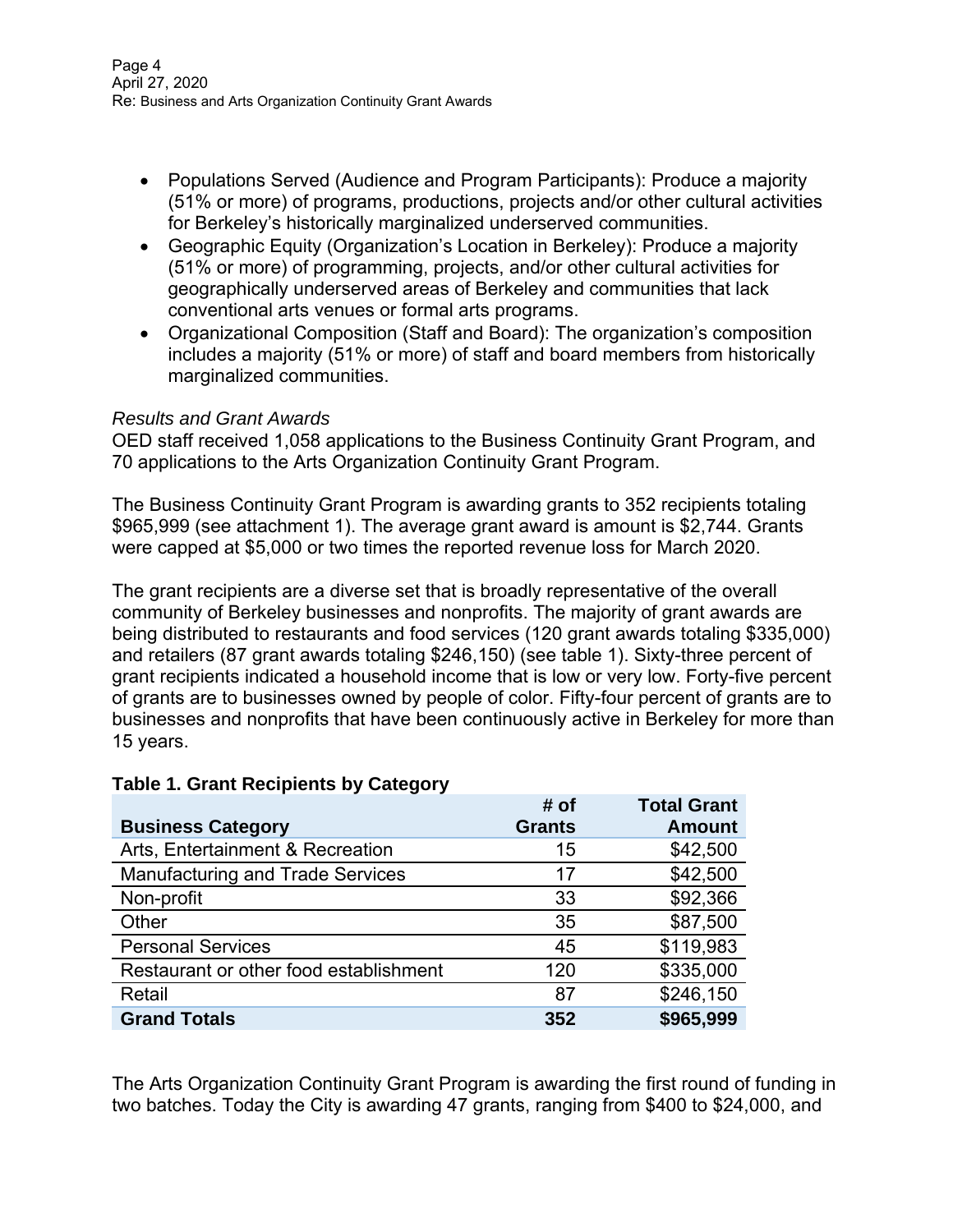totaling \$790,445 (see attachment 2). The average grant award amount is \$16,818. There are 19 applications which are still under review; the award notifications for those applications will be released shortly. In total, it is anticipated that the City will award approximately \$975,000 based upon preliminary reviews of the outstanding applications.

OED staff will work with staff from the Finance Department to process the grant awards and disburse payments as quickly as possible.

#### *Additional Opportunities to Get Assistance*

Staff will implement a second round of continuity grants to distribute the remainder of the City's funds for each program, as well as the private donations raised through Berkeley Relief Fund. Staff expects to release more information about those grants by early May.

In addition, OED staff and partner organizations are currently assisting businesses and arts organizations to access federal and state relief programs. Staff are conducting a variety of other activities in response to the crisis including weekly industry sector roundtables; communications about local, state and federal relief programs, private foundation resources, regulations and compliance; surveying businesses, nonprofits and arts organizations to determine the scope of economic impact of the crisis; implementing marketing campaigns to highlight essential businesses that are operating and other businesses that have pivoted their business model; and planning for mid- and long-term economic recovery.

If you have any questions about the Business Continuity Grant Program or the Arts Organization Continuity Grant Program, please contact Jordan Klein, Economic Development Manager, at (510) 774-1337 or *iklein@cityofberkeley.info.* 

Attachments:

- 1. Business Continuity Grant Awards
- 2. Arts Organization Continuity Grant Awards
- cc: Paul Buddenhagen, Deputy City Manager David White, Deputy City Manager Jenny Wong, City Auditor Mark Numainville, City Clerk Matthai Chakko, Assistant to the City Manager Jordan Klein, Economic Development Manager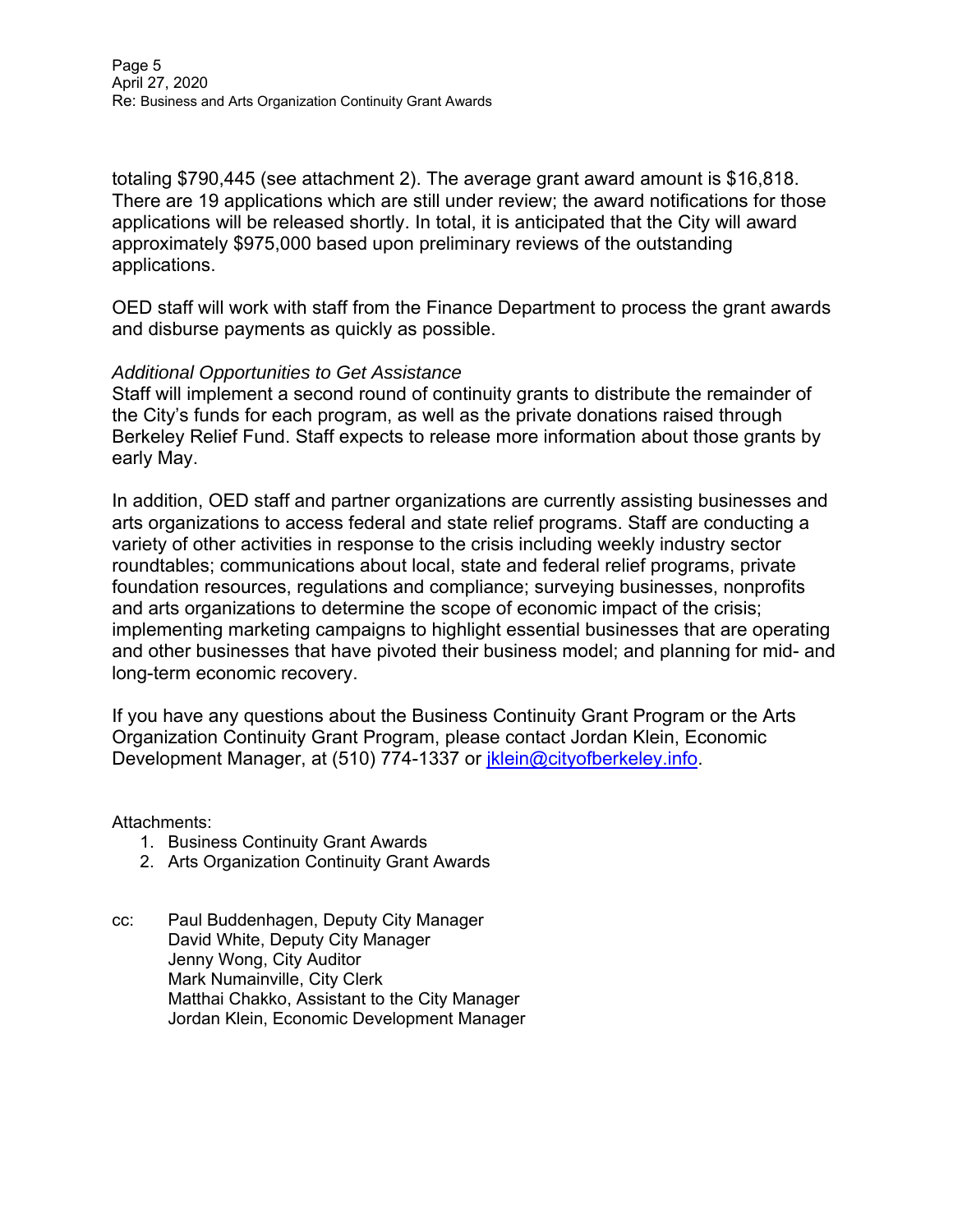| <b>Business Name</b>                   | <b>Award Amount</b> |
|----------------------------------------|---------------------|
| 1951 Coffee Company                    | \$2,500             |
| A 1 PHOTO AND VIDEO LAB                | \$2,500             |
| A Priori                               | \$2,500             |
| Accent on Languages                    | \$2,500             |
| Acme Bar & Company                     | \$2,500             |
| Acupuncture and Herbal Medicine        | \$2,500             |
| Ada Cafe                               | \$2,500             |
| Adams & Chitteneden Scientific Glass   | \$2,500             |
| Aiken                                  | \$2,500             |
| Ajanta Restaurant                      | \$5,000             |
| Aki Japanese Restaurant                | \$2,500             |
| Akidemia Preschool & Daycare           | \$2,500             |
| Alchemy Collective Cafe                | \$5,000             |
| Alice's Relaxing Bath                  | \$1,150             |
| <b>Almare Gelato</b>                   | \$2,500             |
| ALPHA DESIGN CUSTOM FURNITURE INC.     | \$2,500             |
| American Tech Inc                      | \$2,500             |
| Angeline's Louisiana Kitchen           | \$2,500             |
| <b>Anthony Dailley DDS</b>             | \$2,500             |
| Antiques and Modern                    | \$2,500             |
| <b>ANTON SALON</b>                     | \$2,500             |
| <b>Artistic Picture Framing</b>        | \$2,500             |
| As good as gold landscaping            | \$2,500             |
| Ashby Center of Complementary Medicine | \$2,500             |
| <b>Ashby Nails</b>                     | \$2,500             |
| Autometrics                            | \$2,500             |
| <b>BAHIA Inc.</b>                      | \$2,500             |
| <b>BandWorks</b>                       | \$2,500             |
| Bartavelle Coffee & Wine Bar           | \$2,500             |
| Bellissima Day Spa                     | \$5,000             |
| <b>Berkeley Acupuncture Project</b>    | \$2,500             |
| <b>Berkeley Chamber</b>                | \$2,500             |
| <b>Berkeley Chess School</b>           | \$2,500             |
| <b>Berkeley Downtown Streets Team</b>  | \$2,500             |
| <b>Berkeley Espresso</b>               | \$2,500             |
| <b>Berkeley Finnish Hall</b>           | \$2,500             |
| <b>Berkeley Flea Market</b>            | \$2,500             |
| <b>Berkeley Forest School</b>          | \$2,500             |
| <b>Berkeley Hills Realty</b>           | \$2,500             |
| <b>Berkeley Humane</b>                 | \$5,000             |
| Berkeley Massage & Acupuncture         | \$2,500             |
| <b>Berkeley Monart/EduArts Studio</b>  | \$2,500             |
| <b>Berkeley Office Interiors</b>       | \$2,500             |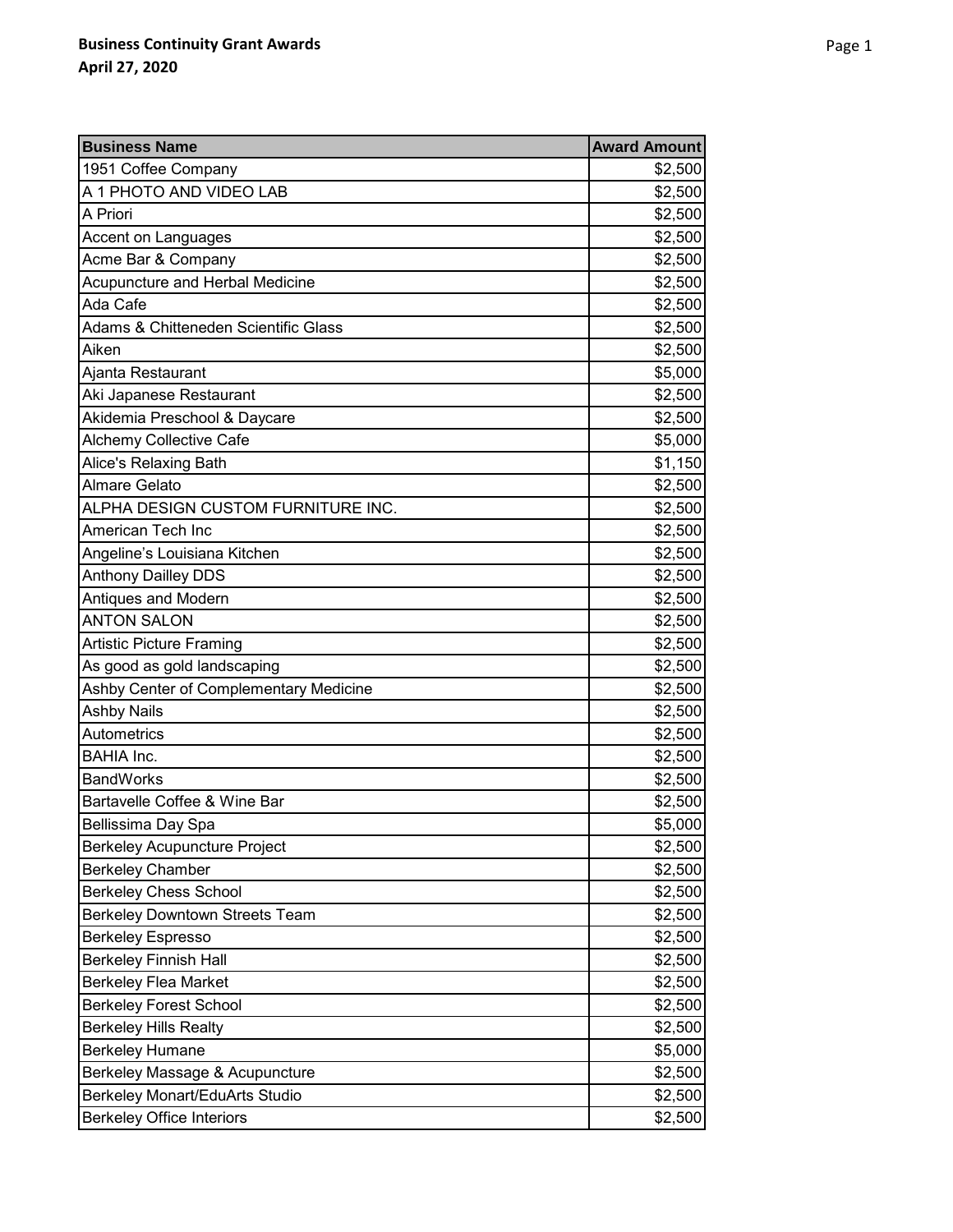| <b>Berkeley Sandwich</b>                         | \$2,500 |
|--------------------------------------------------|---------|
| Berkeley Shambhala Center                        | \$2,500 |
| <b>Berkeley Social Club</b>                      | \$2,500 |
| <b>Berkeley Student Food Collective</b>          | \$2,500 |
| Berkeley's Northside Travel                      | \$5,000 |
| <b>Beyond Play LLC</b>                           | \$2,500 |
| <b>Bills Trading Post &amp; Gem Gallery</b>      | \$5,000 |
| <b>Blue Door</b>                                 | \$2,500 |
| <b>Blue Willow Tea</b>                           | \$2,500 |
| Boba Panda                                       | \$2,500 |
| Bobby G's Pizzeria                               | \$2,500 |
| Boochman Kombucha                                | \$2,500 |
| Brazil fresh squeeze cafe                        | \$2,500 |
| <b>Brazilian Breads</b>                          | \$2,500 |
| <b>Brewed Awakening</b>                          | \$2,500 |
| <b>Broc Cellars</b>                              | \$2,500 |
| <b>Builders Booksource</b>                       | \$2,500 |
| Cactus Jungle                                    | \$5,000 |
| Cafe Buenos Aires                                | \$2,500 |
| Cafe leila                                       | \$2,500 |
| CAL LIVE SCAN                                    | \$2,500 |
| Cali Nails & Spa                                 | \$2,500 |
| California Rose Catering Inc                     | \$2,500 |
| California Ski Company                           | \$2,500 |
| California Typewriter Company                    | \$5,000 |
| camille's vietnamese cuisine                     | \$2,500 |
| Camp Winnarainbow                                | \$2,500 |
| Capoeira-BVA/Footfire                            | \$5,000 |
| Car Craft Collision Specialist, INC.             | \$2,500 |
| Carolyn M. Chong, D.D.S.                         | \$2,500 |
| Casa de Chocolates                               | \$2,500 |
| <b>Celia's Mexican Restaurant</b>                | \$2,500 |
| Celtic Inheritance                               | \$2,500 |
| Center for Accessible Technology                 | \$5,000 |
| Center for Early Intervention on Deafness (CEID) | \$2,500 |
| <b>Certified Kitchens</b>                        | \$2,500 |
| Chateau Mae, LLC                                 | \$2,500 |
| Cha-ya Japanese Vegan Restaurant                 | \$5,000 |
| <b>Checker Cab</b>                               | \$2,500 |
| Cheese 'n' Stuff                                 | \$2,500 |
| <b>Classroom Matters</b>                         | \$2,500 |
| <b>Clues and Gumshoes LLC</b>                    | \$2,500 |
| Coffee Sack                                      | \$2,500 |
| Consciouscuts                                    | \$2,500 |
| Copy Central                                     | \$2,500 |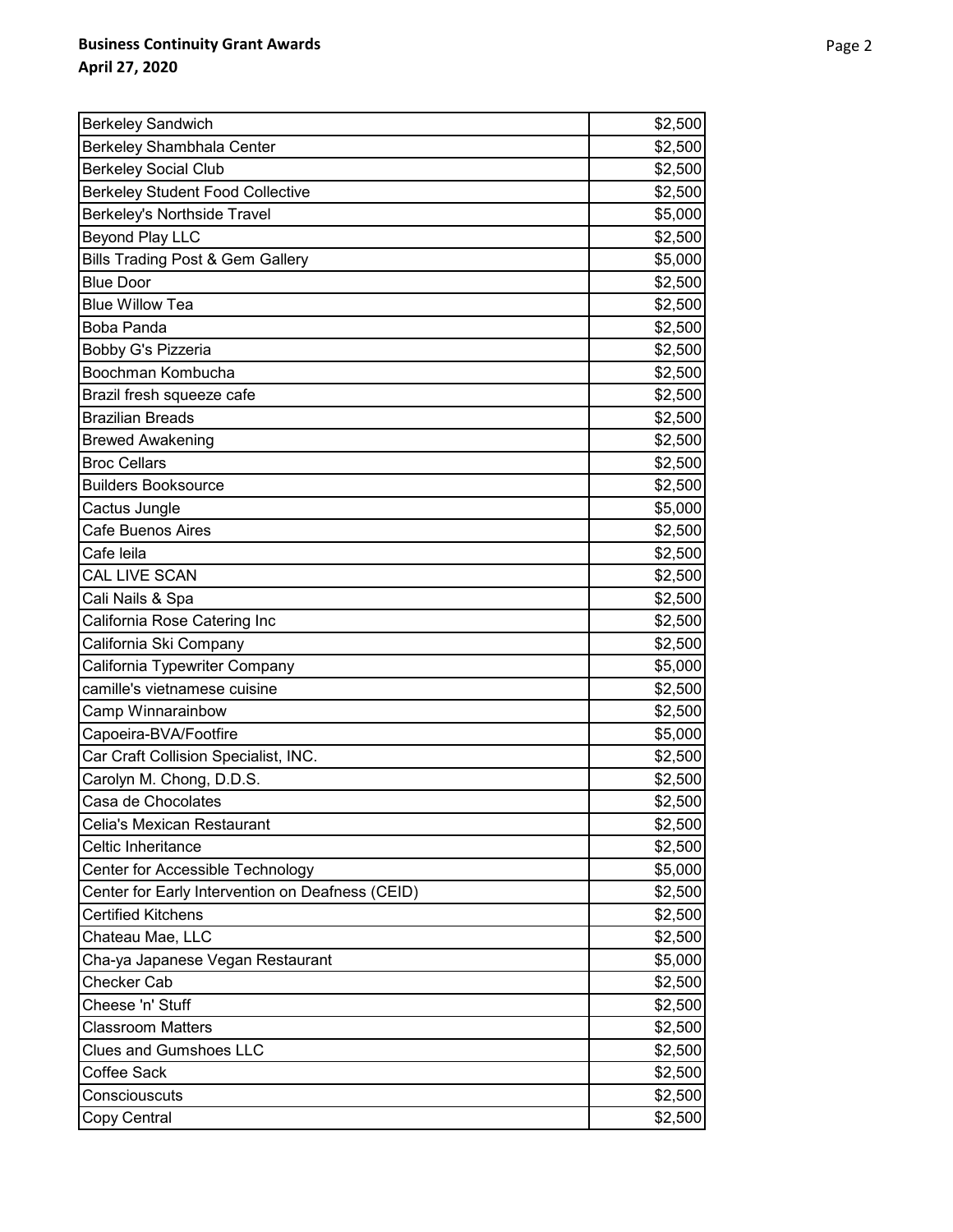| <b>Cotton Basics</b>                                       | \$5,000 |
|------------------------------------------------------------|---------|
| crafts and grapes store                                    | \$2,500 |
| <b>Crave Subs</b>                                          | \$2,500 |
| Cultured                                                   | \$2,500 |
| Cupcakin Bake Shop                                         | \$2,500 |
| <b>CVO Glassware</b>                                       | \$2,500 |
| <b>DBA YOGAKULA LLC</b>                                    | \$2,500 |
| dork's tec cafe                                            | \$2,500 |
| Dr. Mirhadi & Dr. Tong Family Dental Practice              | \$2,500 |
| Dream Garage                                               | \$2,500 |
| d'yar                                                      | \$2,500 |
| Dyar restaurant                                            | \$2,500 |
| <b>Earthly Goods</b>                                       | \$2,500 |
| East Bay Center for the Blind                              | \$2,500 |
| EAST BAY SEIDO KARATE INC.                                 | \$2,500 |
| <b>EASTERN CLASSICS LLC</b>                                | \$2,500 |
| <b>Eastwind Books of Berkeley</b>                          | \$2,500 |
| Easy Creole                                                | \$2,500 |
| <b>Ecology Center</b>                                      | \$2,500 |
| <b>Education Unlimited</b>                                 | \$2,500 |
| El Patio                                                   | \$2,500 |
| El tiny cafe                                               | \$2,500 |
| <b>ELEMENTS</b>                                            | \$5,000 |
| Ellia Fashion                                              | \$2,500 |
| Ellington & French                                         | \$5,000 |
| <b>Elmwood Stationers</b>                                  | \$2,500 |
| <b>Emerald City Gowns</b>                                  | \$2,500 |
| <b>English Studies Institute</b>                           | \$2,500 |
| Erica Tanov                                                | \$2,500 |
| <b>ESCAPIST COMICS BOOKSTORE</b>                           | \$2,500 |
| <b>Essence of Tibet</b>                                    | \$5,000 |
| <b>Fantastic Comics</b>                                    | \$2,500 |
| FB Design Build Inc.                                       | \$2,500 |
| <b>Fellows Auto Repair</b>                                 | \$2,500 |
| Feng Cha Teahouse                                          | \$2,500 |
| Fern's Garden                                              | \$2,500 |
| Fix Auto Berkeley                                          | \$2,500 |
| Fix that Mac                                               | \$2,500 |
| Flow Chiropractic & Family Wellness Center                 | \$2,500 |
| <b>Focal Point Opticians</b>                               | \$2,500 |
| <b>Forrests Music</b>                                      | \$2,500 |
| <b>FOURTH STREET BAGEL</b>                                 | \$2,500 |
| <b>Fourth Street Flowers</b>                               | \$2,500 |
| Fred Finch Youth & Family Services - Turning Point Program | \$2,500 |
| <b>Friendly Market</b>                                     | \$2,500 |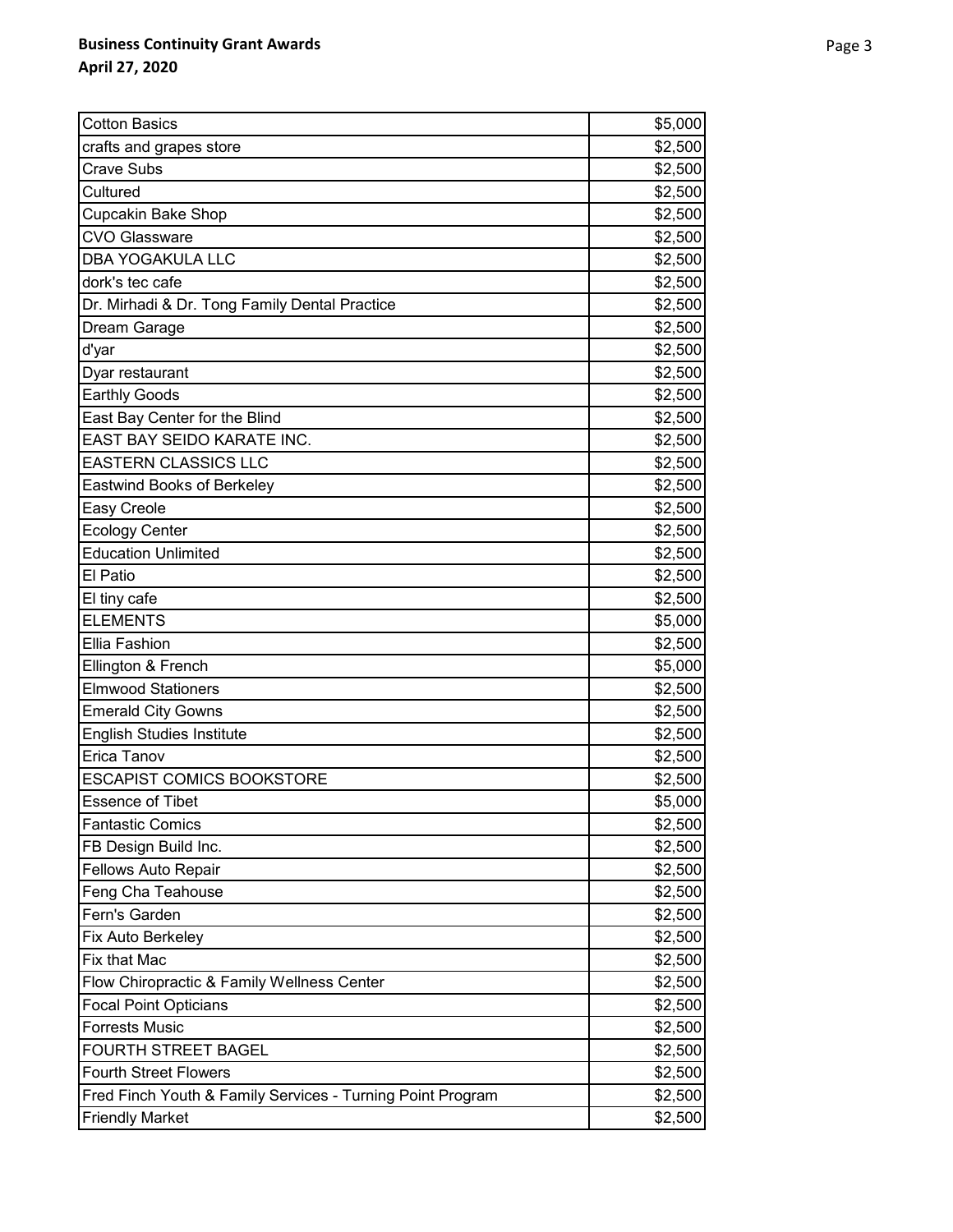| Friends of Berkeley Tuolumne Camp  | \$5,000 |
|------------------------------------|---------|
| <b>Gather Restaurant</b>           | \$2,500 |
| Gecko Gecko Thai-California Eatery | \$2,500 |
| Gilman Grill                       | \$2,500 |
| <b>Going Places Travel</b>         | \$2,500 |
| Gordito AmigosTaqueria             | \$2,500 |
| <b>Great China Restaurant</b>      | \$2,500 |
| Guerilla Cafe                      | \$2,500 |
| <b>Hercules Records</b>            | \$2,500 |
| Hikari Chiropractic                | \$2,500 |
| <b>Holiday Coin Laundry II</b>     | \$2,500 |
| Homemade Cafe                      | \$2,500 |
| House of curries                   | \$5,000 |
| <b>Husteads Auto Body</b>          | \$2,500 |
| IB's Berkeley                      | \$2,500 |
| Imperial Tea Court @ Berkeley      | \$2,500 |
| Informing Change                   | \$2,500 |
| <b>Inter-City Services</b>         | \$5,000 |
| Jaguar Karaoke                     | \$2,500 |
| Jasmine Catering LLC               | \$2,500 |
| Jeni Devin Fleudujon               | \$2,500 |
| jesse james tattoo                 | \$2,500 |
| Jitensha Studio                    | \$5,000 |
| jotmahal palace of indian cuisine  | \$2,500 |
| Juice Appeal                       | \$2,500 |
| <b>JUTTA'S FLOWERS</b>             | \$2,500 |
| <b>KC'S BBQ LLC</b>                | \$2,500 |
| Keter Salon Inc                    | \$2,500 |
| kingpin donut                      | \$5,000 |
| Kirin Restaurant                   | \$2,500 |
| Kokko Wellness                     | \$2,500 |
| Koraa                              | \$2,500 |
| Krishna Copy Telegraph             | \$5,000 |
| L A N Beauty Salon                 | \$2,500 |
| La Burrita                         | \$5,000 |
| La Burrita II                      | \$2,500 |
| La Note restaurant                 | \$5,000 |
| La Quinta Inn                      | \$2,500 |
| Labels                             | \$2,500 |
| Lanesplitter Pizza                 | \$2,500 |
| Laura van den Bosch, Architect     | \$2,500 |
| Lauren Yasuda Rainey, DDS, Inc.    | \$2,500 |
| Lava9                              | \$2,500 |
| Lavals pizza                       | \$2,500 |
| Le Bateau Ivre/The Drunken Boat    | \$2,500 |
|                                    |         |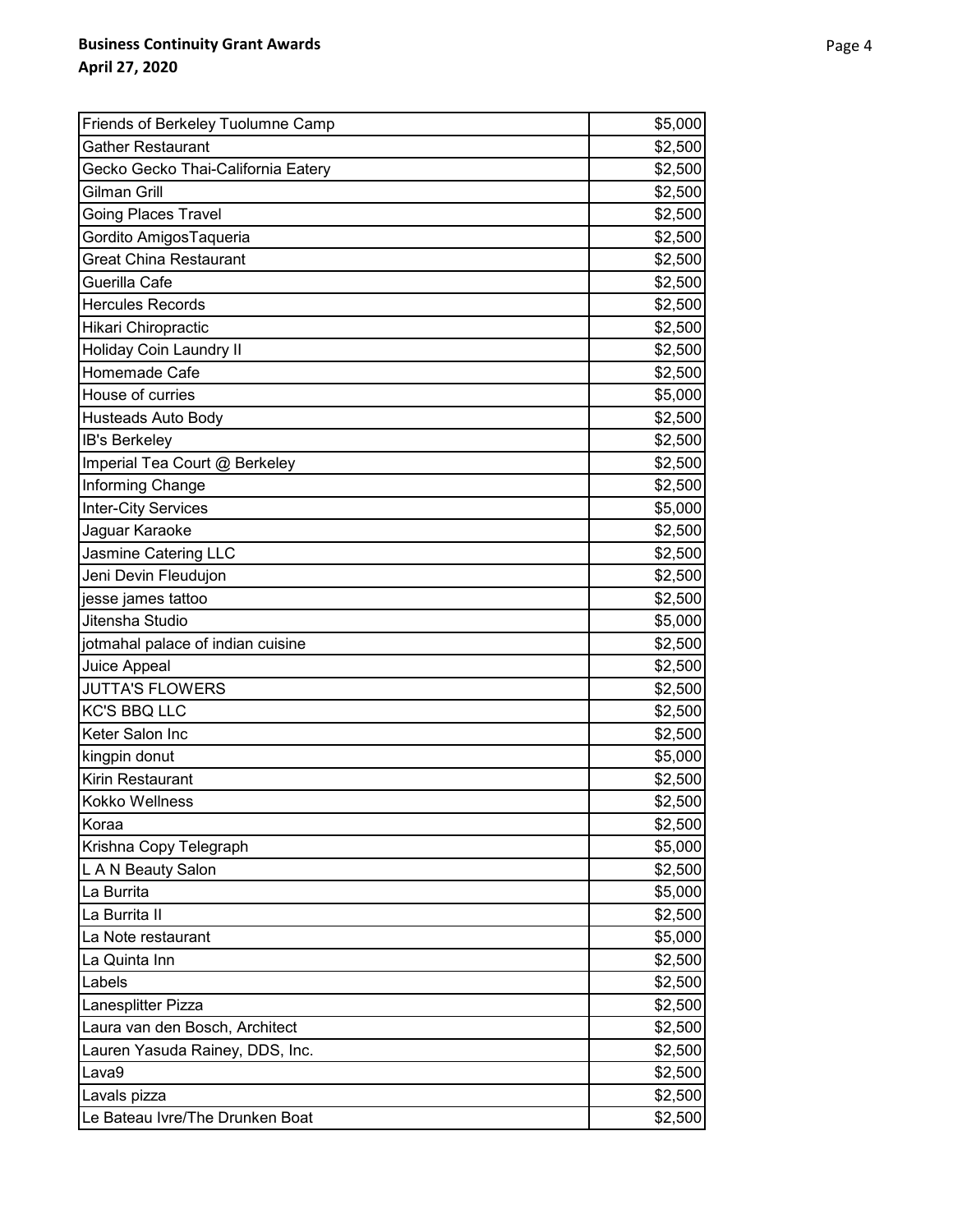| Lee's Florist & Nursery              | \$2,500 |
|--------------------------------------|---------|
| Lhasa Karnak Herb Co.                | \$2,500 |
| Little Gem Belgian Waffles           | \$2,500 |
| Looking Glass Photo                  | \$2,500 |
| Lox stock and bagel                  | \$5,000 |
| Lucia's Berkeley / Lucia's Pizzeria  | \$2,500 |
| Lucky 7 shop                         | \$2,500 |
| Lucky Bird                           | \$2,500 |
| LUCKY HOUSE THAI & LAO CUISINE       | \$5,000 |
| Lush Gelato                          | \$2,500 |
| <b>MAISILK</b>                       | \$2,500 |
| Marlowe                              | \$2,500 |
| Maxi Hair Salon                      | \$2,500 |
| Mea Beauty                           | \$2,500 |
| Michael Kiyomoto, OD                 | \$2,500 |
| Middle East Children's Alliance, Inc | \$2,500 |
| Mitama                               | \$2,500 |
| model shoe renew                     | \$2,500 |
| Moe's Books                          | \$2,500 |
| Mo'Joe Cafe                          | \$2,500 |
| <b>Monkey Business Camp</b>          | \$2,500 |
| <b>Mosswood Distillers</b>           | \$2,500 |
| Mother Matcha LLC / Tannor's Tea     | \$2,500 |
| Multicultural Institute              | \$2,500 |
| Munch India                          | \$2,500 |
| Namaste Madras Indian Cuisine        | \$2,500 |
| nash cafe                            | \$2,500 |
| Nefeli Cafe DBA V&A Cafe             | \$2,500 |
| <b>Nest of Comforts</b>              | \$2,500 |
| NHH Food Corp or T-Toust             | \$2,500 |
| Nick's Lounge                        | \$2,500 |
| NOMAD TIBETAN RESTAURANT             | \$2,500 |
| Oaks Jewelers                        | \$2,500 |
| Ohmega Salvage                       | \$5,000 |
| Old Damascus Fare                    | \$2,500 |
| Organic greens salad & more          | \$2,500 |
| Organicare Spa                       | \$2,500 |
| Oriental Fast Food                   | \$5,000 |
| PacifiCotton, Bryn Walker            | \$2,500 |
| Paco Collars                         | \$2,500 |
| Paper Plus                           | \$2,500 |
| Passione Caffe                       | \$2,500 |
| PASSIONE PIZZA                       | \$2,500 |
| Patti's Auto Care                    | \$2,500 |
| <b>Paulson Fontaine Press</b>        | \$2,500 |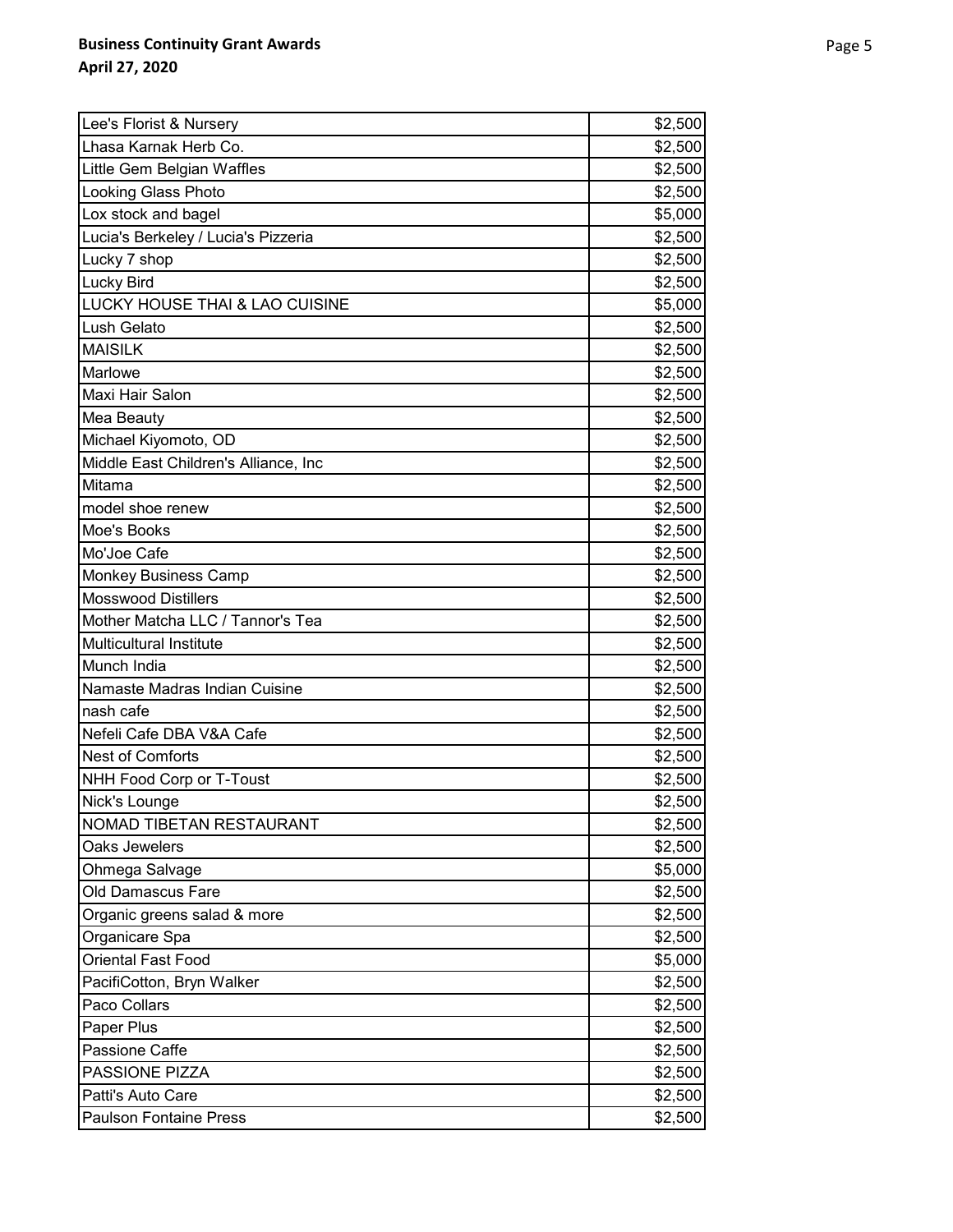| Penelope S. Yip, DDS, Inc.             | \$2,500 |
|----------------------------------------|---------|
| Peter's Automotive Service             | \$2,500 |
| Phoenix Aerial Art and Pole LLC        | \$2,500 |
| PINKY AND REDS LLC                     | \$2,500 |
| Pollara                                | \$2,500 |
| pollo                                  | \$2,500 |
| Practice                               | \$2,500 |
| Precision Peoples Car Repair, INc      | \$2,500 |
| Priya Beauty Parlor                    | \$2,000 |
| Psi of Alpha Delta Pi                  | \$2,500 |
| <b>Quince Cafe and Grill</b>           | \$2,500 |
| Rabat                                  | \$5,000 |
| rainbow donuts                         | \$2,500 |
| Razan's Organic Kitchen                | \$2,500 |
| Revival Bar + Kitchen                  | \$2,500 |
| Riva Cucina                            | \$2,500 |
| Riya Beauty Parlor                     | \$5,000 |
| <b>ROARK</b>                           | \$2,500 |
| Robert B. Zeiger, Prof. Corp           | \$2,500 |
| Robot Koala LLC                        | \$2,500 |
| <b>ROSE GARDEN INN</b>                 | \$2,500 |
| <b>SANDWICH ZONE</b>                   | \$2,500 |
| <b>Santos Barbers</b>                  | \$2,500 |
| SaveOn Glass & Sheet Metal Fabrication | \$2,500 |
| <b>Scarlet Salon LLC</b>               | \$2,500 |
| Seabreeze Market and Deli              | \$2,500 |
| <b>SEEDS</b>                           | \$2,500 |
| <b>SHATTUCK MARKET</b>                 | \$2,500 |
| Shen Hua                               | \$2,500 |
| Shibumi Studio & Gallery               | \$2,500 |
| Shine Your Light                       | \$2,500 |
| Shoes on Solano                        | \$2,500 |
| Shoey Sindel Photography               | \$2,500 |
| SignCo USA                             | \$2,500 |
| Silvia Cecchini, D.D.S.                | \$2,500 |
| <b>SJC</b>                             | \$2,500 |
| Skin by Brittany                       | \$673   |
| Slash                                  | \$2,500 |
| SlingFin, Inc.                         | \$2,500 |
| Smoke Berkeley                         | \$2,500 |
| Solano Avenue Associaiton and Stroll   | \$5,000 |
| Solano Oriental Rug Gallery            | \$2,500 |
| solemates nail care llc                | \$2,500 |
| Sonja K Garden DDS                     | \$2,500 |
| Spa Organica                           | \$2,500 |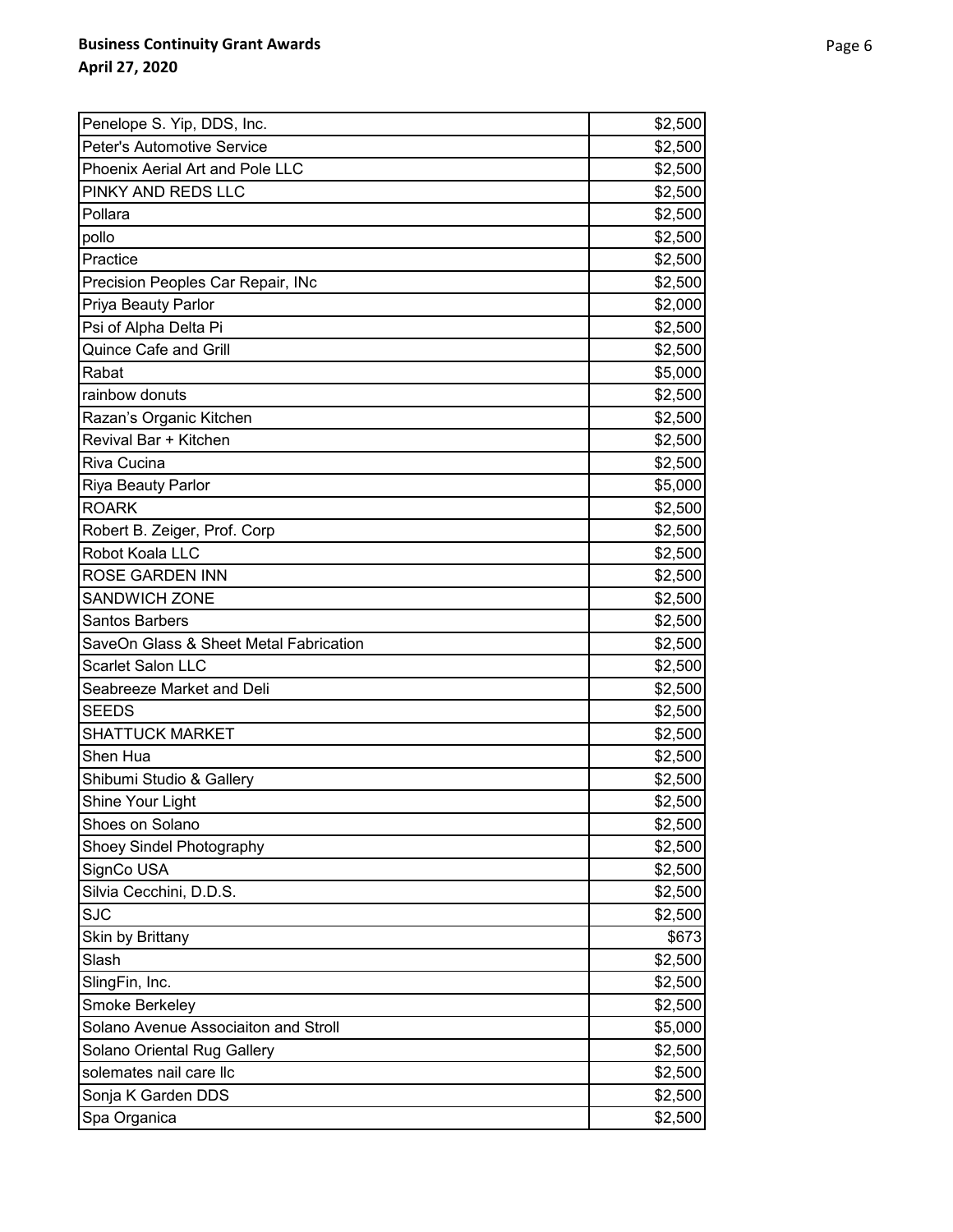| Spun Sugar                               | \$5,000 |
|------------------------------------------|---------|
| <b>Stained Glass Garden</b>              | \$2,500 |
| <b>Starry Plough</b>                     | \$2,500 |
| Stella Nonna, Inc                        | \$2,500 |
| Steve's Korean BBQ                       | \$2,500 |
| <b>Studio Urbis</b>                      | \$2,500 |
| Sue Johnson Custom Lamps and Shades      | \$2,500 |
| Summer Kitchen +bakeshop                 | \$2,500 |
| Sumo Roll                                | \$2,500 |
| Sundhari Holistic Spa                    | \$2,500 |
| <b>SUSHI CALIFORNIA</b>                  | \$2,500 |
| Sushinista                               | \$2,500 |
| Susie's Salon organic, non toxic, green  | \$2,500 |
| Sven Design Inc.                         | \$2,500 |
| <b>Sweet Adeline Bakeshop</b>            | \$5,000 |
| <b>Sweet Child Ice Cream</b>             | \$2,500 |
| sweet house cafe                         | \$2,500 |
| T2-PT Incorporated DBA Berkeley CrossFit | \$2,500 |
| Tacubaya                                 | \$2,500 |
| Tail of the Yak Trading Co., Inc         | \$2,500 |
| <b>Talavera Ceramics and Tile</b>        | \$2,500 |
| Tao to Wellness Acupuncture Clinic       | \$2,500 |
| Tara's Organic Ice Cream                 | \$2,500 |
| the 14 karats                            | \$2,500 |
| The Berkeley Baby Book Project           | \$2,366 |
| The Bread Project                        | \$2,500 |
| The Butcher's Son                        | \$2,500 |
| The Caning Shop                          | \$2,500 |
| The Charlie Cart Project                 | \$2,500 |
| The Daily Californian                    | \$2,500 |
| The Framer's Outlet                      | \$2,500 |
| The Framer's Workshop                    | \$2,500 |
| The Gardener                             | \$2,500 |
| The GrilledCheezGuy                      | \$2,500 |
| The Ink Stone                            | \$2,500 |
| The Missing Link                         | \$5,000 |
| The Musical Offering                     | \$5,000 |
| The Optician                             | \$2,500 |
| The Psychotherapy Institute              | \$2,500 |
| The Sink Factory                         | \$2,500 |
| The snack shack                          | \$2,500 |
| The Sperm Bank of California             | \$2,500 |
| The Stuffed Inn                          | \$2,500 |
| The Sunny Side Cafe                      | \$2,500 |
| The Xocolate Bar                         | \$2,500 |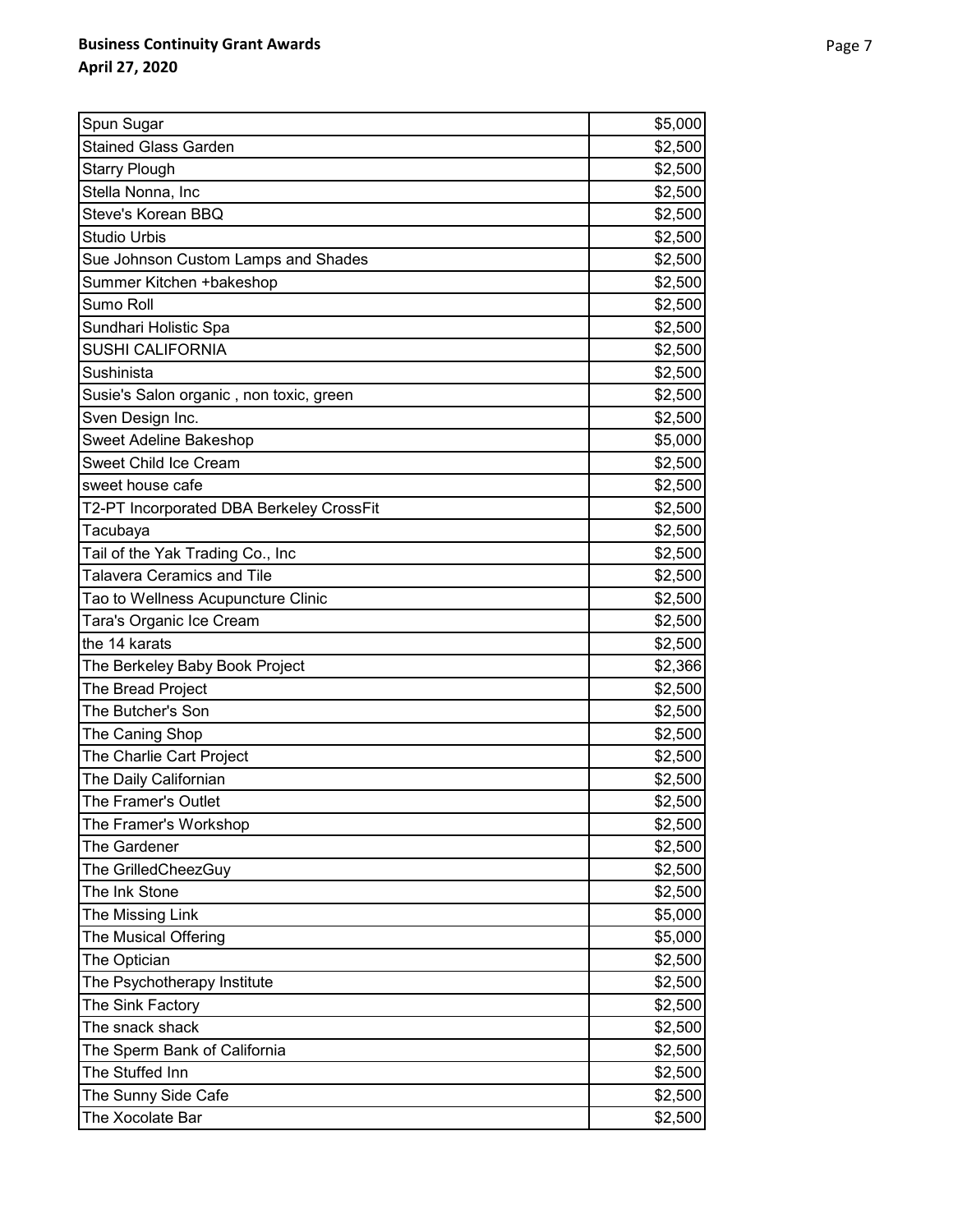| <b>Third Culture Bakery</b>           | \$2,500   |
|---------------------------------------|-----------|
| <b>TIGERLILY</b>                      | \$2,500   |
| tika                                  | \$2,500   |
| <b>Time for Nails</b>                 | \$2,500   |
| <b>TRANSPORTS</b>                     | \$2,500   |
| Trattoria la Siciliana                | \$5,000   |
| <b>Trendy Boutique Consignments</b>   | \$2,500   |
| Triple Rock Brewing Co., Inc.         | \$2,500   |
| <b>Trumpetvine Catering</b>           | \$2,500   |
| Turkish Kitchen Mediterranean         | \$2,500   |
| Uchi                                  | \$2,500   |
| <b>United Cafe</b>                    | \$2,500   |
| <b>University Hair Care</b>           | \$2,500   |
| <b>Urban Ore</b>                      | \$2,500   |
| Valerie St Louis                      | \$2,310   |
| Vapor Den                             | \$2,500   |
| <b>VICK COPY</b>                      | \$5,000   |
| Vik's Chaat Corner, LLC               | \$2,500   |
| Vine Street Salon                     | \$2,500   |
| virginia cleaners                     | \$2,500   |
| Viv & Ingrid                          | \$2,500   |
| <b>Viveur Salon</b>                   | \$2,500   |
| Walsh Brothers Machine Works Inc      | \$2,500   |
| Waterside Workshops                   | \$2,500   |
| <b>Wilderness Torah</b>               | \$2,500   |
| Wilson Glass Company, Inc.            | \$2,500   |
| <b>Wine Noire</b>                     | \$2,500   |
| <b>Women's Cancer Resource Center</b> | \$2,500   |
| <b>Women's Therapy Center</b>         | \$2,500   |
| Yali's Oxford St. Cafe                | \$2,500   |
| Yaohui Liu DBA Sushi Secrets          | \$2,500   |
| yaza                                  | \$2,500   |
| Yin Ji Chang Fen                      | \$2,500   |
| YLabs                                 | \$2,500   |
| Young's Backpacking, Inc.             | \$2,500   |
| YOUR BASIC BIRD                       | \$2,500   |
| <b>ZDFILMS</b>                        | \$2,500   |
| zebra tattoo and body piercing        | \$2,500   |
| <b>Zing Cafe</b>                      | \$2,500   |
| <b>Total</b>                          | \$965,999 |